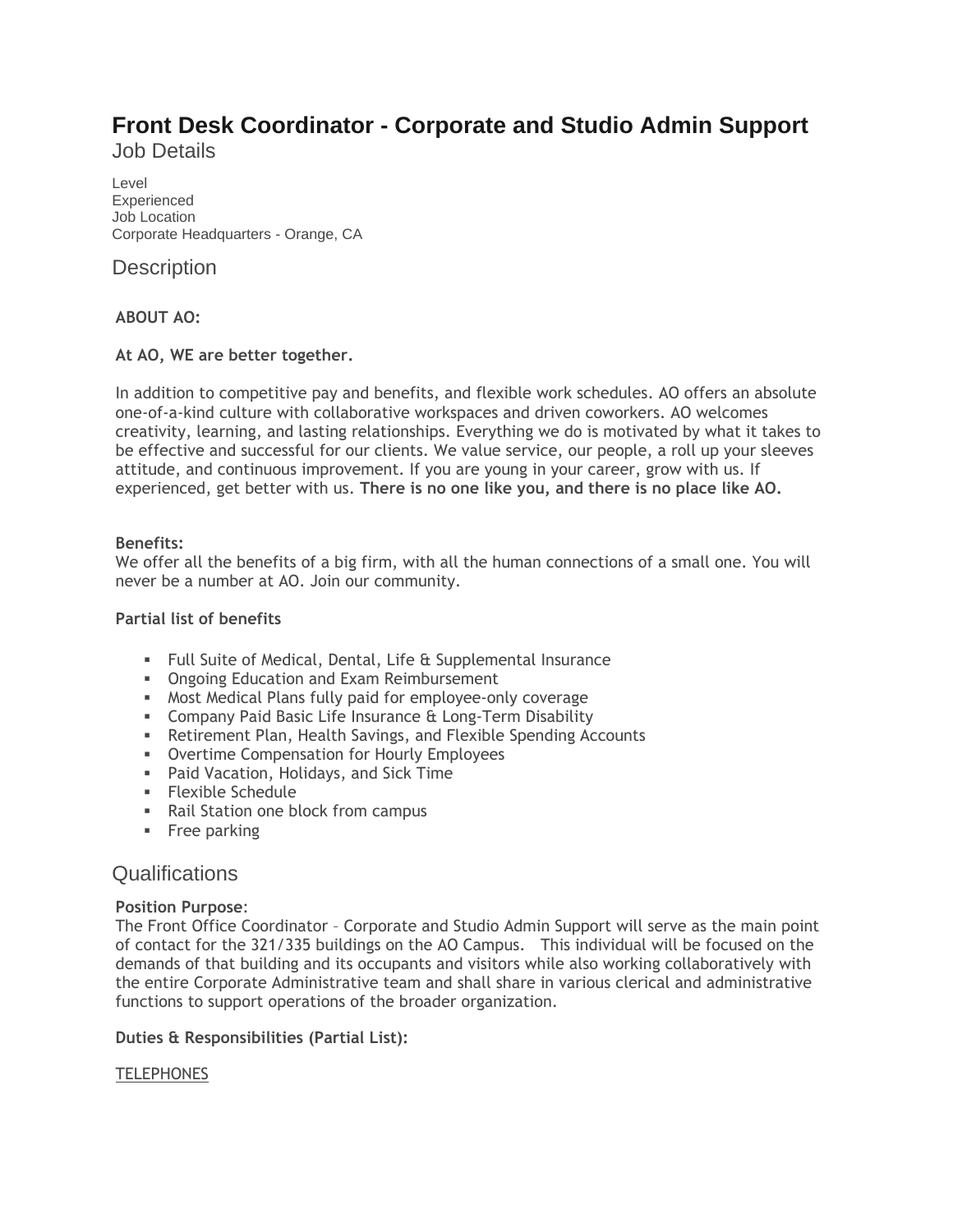- **EXP** Answer, screen, or forward calls, provide information, take messages, or schedule appointments
- **•** In coordination with other administrative support employees, will participate in backup of main switchboard as necessary from time to time to accommodate for lunches, breaks, vacations, etc.

### GENERAL OFFICE TASKS

- **•** Share in greeting persons entering AO in a professional and friendly manner, determine nature and purpose of their visit, and direct or escort them to specific destinations
- **•** Provide information to supervisors, coworkers and subordinates by telephone, in written form, email or in person
- **•** Perform day-to-day administrative tasks such as maintaining information files and processing paperwork
- **Promptly transmit information or documents to customers, using computer, mail or** facsimile machines
- Manage Conference Rooms, bookings, and hospitality prep for meetings
- **•** Promptly perform special tasks, as required
- Work with Facilities Team to address issues in building
- Coordinate Calendars and maintain certain studio-specific calendars
- Schedule internal Trainings/Workshops
- Distribute and track studio equipment for job site visits
- Coordinate Conference Rooms with Front Desk
- Coordinate, set up, and pick up internal lunches with project team as needed
- Acts as point person in the 321/335 for coordination of onboarding New Hires

### MAIL/DELIVERIES

- **•** Primary Point of Contact for the majority of inbound and outbound deliveries
- Review and disburse all incoming postal mail
- Disburse inbound electronic communication (i.e. telephone messages; e-mails, faxes, etc.)
- **•** Prepare and send out ground mail
- **EXP** Arrange for couriers as needed and/or specified
- Coordinate overnight deliveries as needed and/or specified

### PROJECT-RELATED SUPPORT

### **Create, update, and distribute:**

- **•** Project Plan check response sheets
- **•** Project Agendas/Meeting Minutes/Memos
- Project directories for multiple projects
- **EXECUTE:** Studio pipeline tracking sheets
- Create Crisp Repro orders coordinate with Job Captain/Production
- Coordinate, set up & pick up lunches for Client and internal meetings as needed

*Duties and responsibilities may be added, deleted, modified, or changed at any time at the company's discretion. Changes may be made formally, informally either verbally or in writing.*